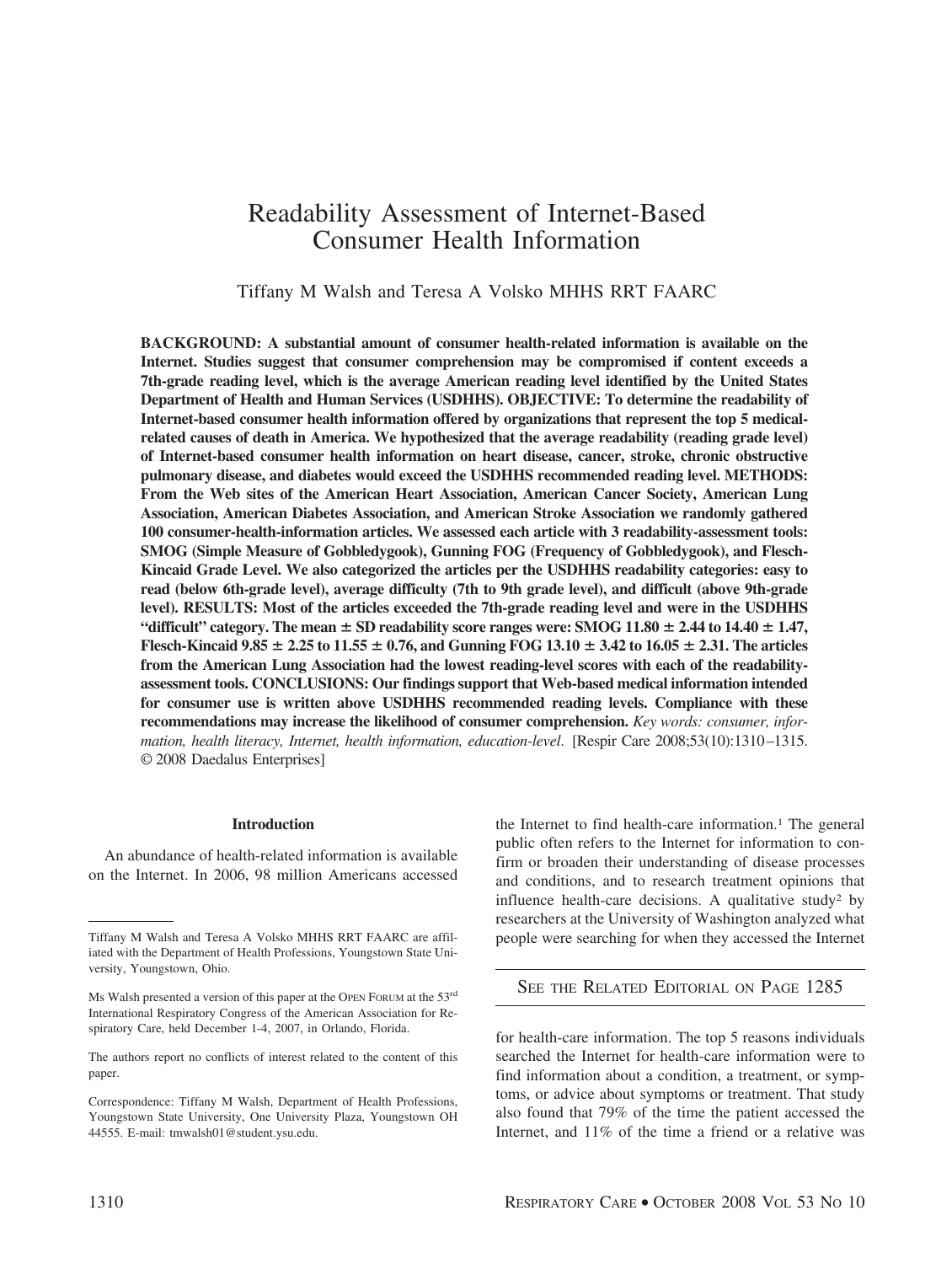doing the research.2 Although many Internet resources can be beneficial, they are advantageous only if the consumer is capable of comprehending them.

The term "health literacy," as described by the Joint Commission (formerly the Joint Commission on Accreditation of Health Care Organizations), refers to "the degree to which individuals have the capacity to obtain, process, and understand basic health information and services needed to make appropriate health decisions."3 Reading level is an important component of health literacy. The most recent large-scale national assessment of the average reading level among Americans was performed by the National Center for Education Statistics in 2003. It found that the typical American reads between a 7th and 8th grade level.4 The United States Department of Health and Human Services (USDHHS) resolved that material is considered "easy to read" only if written below a 6th-grade level. Material between the 7th and 9th grade levels is viewed as "average difficulty," and material above the 9th-grade level is regarded as "difficult."5

Three of the most commonly used reading-level assessment tools are the SMOG (Simple Measure of Gobbledygook), the Gunning FOG (Frequency of Gobbledygook), and the Flesch-Kincaid Grade Level.

The SMOG formula, which is the tool of choice according to the American Cancer Institute, assesses an article by counting off 10 consecutive sentences near the beginning, middle, and end of the article. If the article contains less than 30 sentences, then the entire article is evaluated. Next, the number of polysyllabic words (ie,  $\geq$  3 syllables) is tallied. The results are then analyzed with a formula to establish the article's reading grade level.6 Essentially, the more polysyllabic words, the higher the SMOG score.

The Flesch-Kincaid Grade Level formula considers the average number of words per sentence as well as the average number of syllables per word.6 This formula is incorporated in some word-processing programs (eg, Word, Microsoft, Redmond, Washington). The Flesch-Kincaid formula has the limitation that the highest level it assesses is grade 12.0, so articles above the 12th-grade level are assessed as lower than they actually are.

The Gunning FOG formula calculates the reading level based on the average number of words per sentence and the percentage of polysyllabic words.7 The Gunning FOG and Flesch-Kincaid have been the most commonly used tools since the 1940s.<sup>8</sup>

The purpose of the present study was to analyze the reading level of publicly accessible Internet-based health-information articles from the associations that represent the 5 leading causes of health-related death in America: heart disease, cancer, stroke, chronic obstructive pulmonary disease (COPD), and diabetes. We hypothesized that the articles' average reading level would exceed the 7th-grade level.

Table 1. Sources of Articles Analyzed for This Study.

| Organization                     | Web Site                             |
|----------------------------------|--------------------------------------|
| American Heart<br>Association    | http://www.americanheart.org         |
| American Cancer<br>Society       | http://www.cancer.org                |
| American Stroke<br>Association   | http://www.strokeassociation.org     |
| American Lung<br>Association     | http://www.lungusa.org (COPD center) |
| American Diabetes<br>Association | http://www.diabetes.org              |

 $COPD =$  chronic obstructive pulmonary disease

## **Methods**

We randomly selected articles from the consumeroriented Web pages of the associations that, at the time, represented the top 5 health-related causes of death, per an October 2006 report from the National Center for Health Statistics (Table 1).9 To ensure the articles from the American Lung Association were specific to COPD, we selected the articles from the "COPD Center" page of that Web site. We gathered a convenience sample of 20 articles from each association's Web site, from lists of consumeroriented articles. Specifically, at each Web site, without reading the article titles, one of the authors (TMW) randomly selected 20 articles from the site's list of publicly available articles by placing the pointer on random articles and downloading them. We then categorized the articles into 5 domains:

- General information: symptoms, causes, myths and misconceptions, effects
- Definition and description of the condition and its subtypes
- Diagnosis/screening: invasive and noninvasive tests to diagnose the disease
- Treatments and adverse effects
- Risk factors and prevention

The articles were not prescreened for a particular domain, but categorized for subanalysis after the random selection.

We then assessed the articles' reading levels with the SMOG, Flesch-Kincaid Grade Level, and Gunning FOG formulas. We printed the articles to facilitate the SMOG and Gunning FOG assessment. The SMOG method requires selecting 10 consecutive sentences near the beginning, middle, and end of each article. If the article contained less than 30 sentences, then the entire article was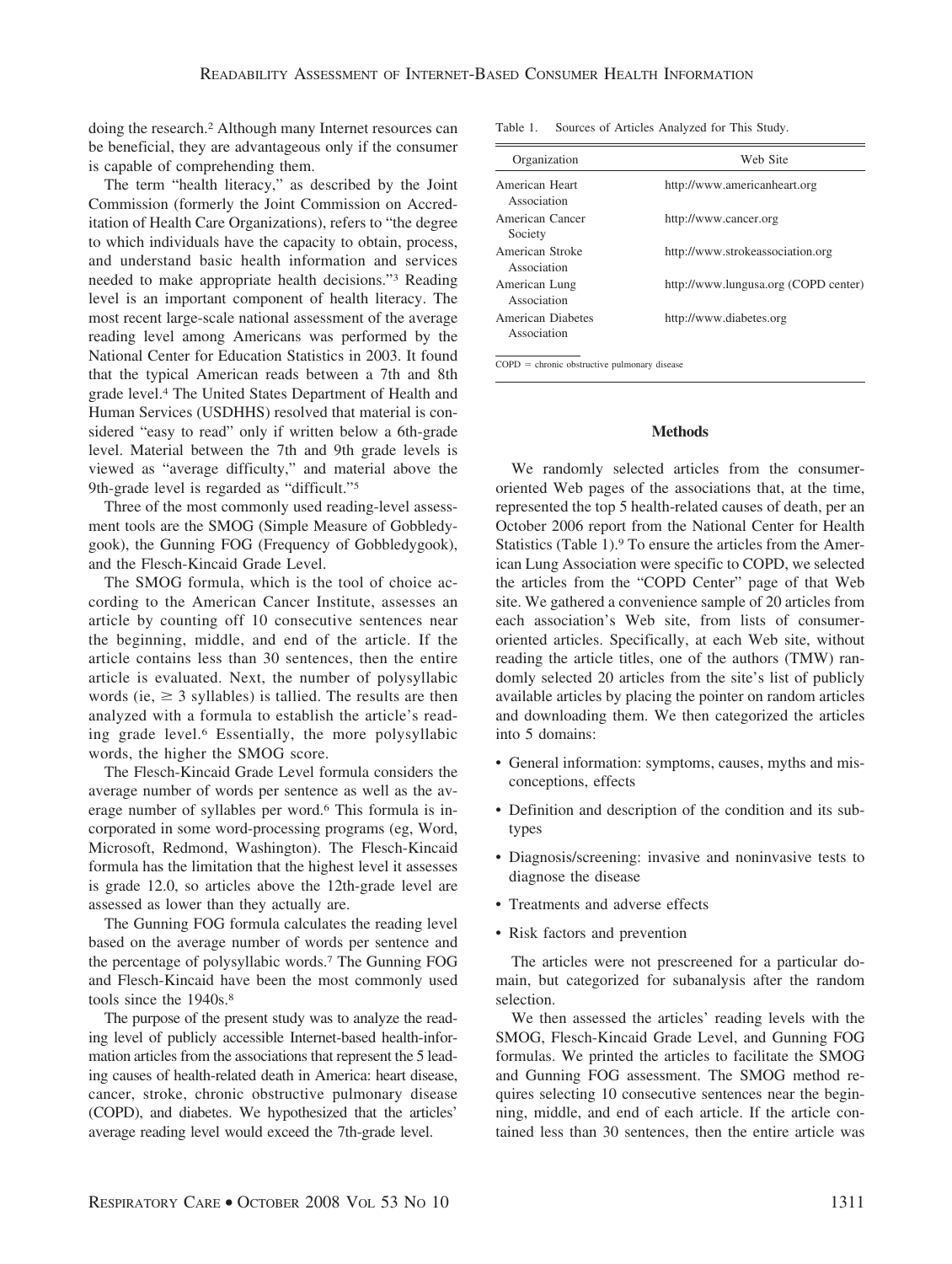Table 2. Readability Scores by Disease Category.

| Disease                                                                                |                  | Readability Score (mean $\pm$ SD) <sup>*</sup> |                  |                  |  |  |
|----------------------------------------------------------------------------------------|------------------|------------------------------------------------|------------------|------------------|--|--|
|                                                                                        | $\boldsymbol{n}$ | <b>SMOG</b>                                    | Flesch-Kincaid   | Gunning FOG      |  |  |
| Heart disease                                                                          | 20               | $12.50 \pm 1.88$                               | $10.05 \pm 2.24$ | $13.10 \pm 3.42$ |  |  |
| Cancer                                                                                 | 20               | $12.65 \pm 2.08$                               | $10.45 \pm 1.43$ | $13.50 \pm 3.05$ |  |  |
| Stroke                                                                                 | 20               | $13.95 \pm 1.61$                               | $11.20 \pm 1.11$ | $15.75 \pm 2.95$ |  |  |
| <b>COPD</b>                                                                            | 20               | $11.80 \pm 2.44$                               | $9.85 \pm 2.25$  | $13.95 \pm 4.30$ |  |  |
| <b>Diabetes</b>                                                                        | 20               | $14.40 \pm 1.47$                               | $11.55 \pm 0.76$ | $16.05 \pm 2.31$ |  |  |
| * All differences significant at $p < .001$<br>$SMOG = Simple Measure of Gobbledygook$ |                  |                                                |                  |                  |  |  |
| $FOG = Frequency of Gobbledygook$                                                      |                  |                                                |                  |                  |  |  |

 $COPD =$  chronic obstructive pulmonary disease

| Table 3. |  |  |  | Readability Scores by USDHHS Readability Category |  |
|----------|--|--|--|---------------------------------------------------|--|
|----------|--|--|--|---------------------------------------------------|--|

|                 | Recorded Grade Level |        |      | USDHHS Readability Category $(n)$ |         |           |
|-----------------|----------------------|--------|------|-----------------------------------|---------|-----------|
|                 | Highest              | Lowest | Mean | Easy                              | Average | Difficult |
| SMOG            | ΙX                   |        |      |                                   |         | 96        |
| Flesch-Kincaid* |                      |        |      |                                   | 22      | 75        |
| Gunning FOG     | $22^{+}$             |        | 14   |                                   |         | 95        |

\* Grade 12.0 is the highest score in the Flesch-Kincaid system. 46 of the 100 articles were at or above grade 12.0.

† 22 corresponds to 6 years of post-baccalaureate education

USDHHS United States Department of Health and Human Services

 $SMOG =$  Simple Measure of  $Gobbledygook$ 

FOG = Frequency of Gobbledygook

evaluated via hand-count. We then used the following equation to obtain the SMOG score:<sup>6</sup>

In Microsoft Word, the "Spelling and Grammar" function includes an option to show Flesch-Kincaid Grade

-Total Number of Polysyllabic Words Total Number of Sentences Number of Sentences Short of 30 - Total Number of Polysyllabic Words -3

We also hand-calculated the Gunning FOG score, with the equation:

 $[$ (number of words/number of sentences)  $+$  number of polysyllabic words]  $\times$  0.4

We then opened the articles in Microsoft Word to obtain the Flesch-Kincaid score. The formula used by Microsoft Word for analysis by the Flesch-Kincaid method was verified with the online help function in the word processing program. The Flesch-Kincaid formula is:

 $(0.39 \times \text{average sentence length}) + (11.8 \times \text{average})$ syllables per word) – 15.59

Level score at the conclusion of the spell-check process. We also hand-calculated the Flesch-Kincaid score of 5 randomly selected articles, to verify agreement between hand-calculation and the calculation by Microsoft Word.

We categorized the reading-level data in accordance with the USDHHS standards and analyzed the data with statistics software (SPSS 9.0, SPSS, Chicago, Illinois). The mean  $\pm$  SD scores were analyzed with Student's *t* test. Spearman's rho was used to assess correlations between the readability-assessment tools. The 5 content domains were also assessed for mean readability score.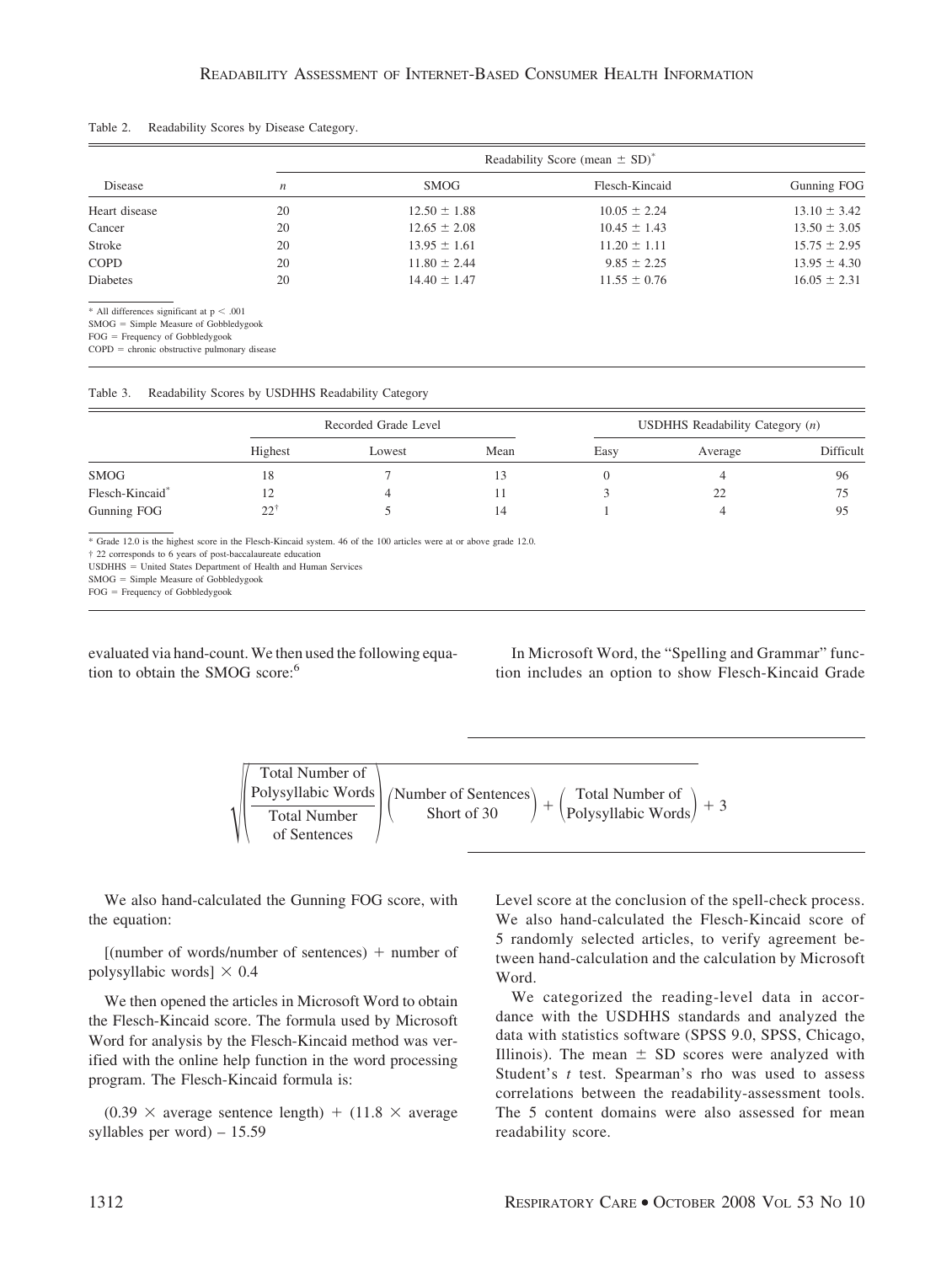| Content Domain                                                                         |    | Readability Score (mean $\pm$ SD) <sup>*</sup> |                |                |  |
|----------------------------------------------------------------------------------------|----|------------------------------------------------|----------------|----------------|--|
|                                                                                        | n  | <b>SMOG</b>                                    | Flesch-Kincaid | Gunning FOG    |  |
| Definition                                                                             | 22 | $13.0 \pm 2.2$                                 | $10.8 \pm 1.4$ | $15.0 \pm 3.5$ |  |
| Treatment                                                                              | 25 | $13.4 \pm 2.2$                                 | $11.3 \pm 2.2$ | $15.5 \pm 3.6$ |  |
| Risk factors/prevention                                                                | 21 | $12.8 \pm 2.0$                                 | $10.5 \pm 1.5$ | $13.9 \pm 2.8$ |  |
| Diagnosis/screening                                                                    | 14 | $14.2 \pm 1.4$                                 | $11.1 \pm 1.2$ | $15.5 \pm 2.5$ |  |
| General information                                                                    | 18 | $12.2 \pm 2.5$                                 | $10.1 \pm 2.5$ | $12.4 \pm 3.7$ |  |
| * All differences significant at $p < .001$<br>$SMOG = Simple Measure of Goblledvoook$ |    |                                                |                |                |  |

Table 4. Readability Scores by Content Domain

 $SMOG =$  Simple Measure of Gobbledygook FOG = Frequency of Gobbledygook

**Results**

Table 2 shows the mean readability scores. The articles from the American Lung Association had the lowest reading level as analyzed by all tools. A low score within the range of 6th to 9th grade is desirable and recommended by the USDHHS. Table 3 categorizes the articles into the USDHHS difficulty levels. Table 4 shows the subanalysis of the readability scores, performed after separating the articles into the 5 domains. The highest grade level of any article was 22 (ie, 6 years schooling beyond college graduation), which was found with Gunning FOG. The lowest score was 5th grade, also found with Gunning FOG.

The articles on diagnosis had the highest mean readability score and were all in the USDHHS "difficult" category. The general-information articles had the lowest mean readability score, but were nevertheless in the USDHHS "difficult" category. Although the mean scores differed, there was a strong correlation between the readability scores from each assessment tool ( $r > 0.72$ ,  $P < .001$ ).

### **Discussion**

The Internet is a key resource for consumers seeking health information.10 Individuals may search the Internet for health information before consulting professionals, so it is important for consumer health-related materials to be written at a comprehensible level. One of the main reasons that individuals search the Internet is to find information that they are uncomfortable discussing. The Internet anonymously provides information on sensitive health issues such as herpes, human papilloma virus, depression, bipolar disorder, anorexia, diverticulitis, genital warts, yeast infection, constipation, and urinary tract infection.<sup>11</sup> Consumers can research topics on the Internet without fear of criticism or ridicule. We targeted the Web sites of the associations that represent the 5 leading health-related causes of death because studies have demonstrated that the 5 leading causes of death have a continued profound impact on the health of our nation. Although the death rates from heart disease, cancer, and stroke have declined, they still remain among the leading causes of death in the United States. Morbidity and mortality from COPD and diabetes are on the rise.12 Since the absolute number of deaths from these conditions continues to increase, it is imperative that patients completely comprehend information on the details of the specific condition and the risks and benefits of the treatment options. When health-related Internet articles are written at the USDHHS "difficult" level, many readers in the general public may misinterpret or fail to comprehend crucial information.

Comprehension of basic health information defines health literacy. Basic health information includes a wide range of material, from specific instructions on medication administration or therapies to general information about a specific disease or disease prevention. Consumers with lower reading skills are more likely to suffer from poor health due to lack of understanding of written instructions, such as instructions about dosage or about seeking emergency or additional care if symptoms worsen.

Studies have shown that those who suffer from low health literacy are not limited to minorities or underprivileged populations. Rather, individuals of all ages, races, incomes, and education levels are challenged by health illiteracy. A study by the Partnership for Clear Health Communication found that of all such characteristics (age, race, income, education level), age is the strongest predictor of literacy and therefore of health status. The study found an inverse relationship between age and reading skill level. Approximately 40% of the tested population ages 19 – 40 years read below a basic reading skill level, compared to those over the 65 years old, in whom 61% read below a basic reading skill level.<sup>13</sup> That study emphasizes that Americans tend to read at least 3 grades lower than their education level.

Additional findings from the Partnership for Clear Health Communication study suggest that 90 million Americans have low health literacy, and that the average person with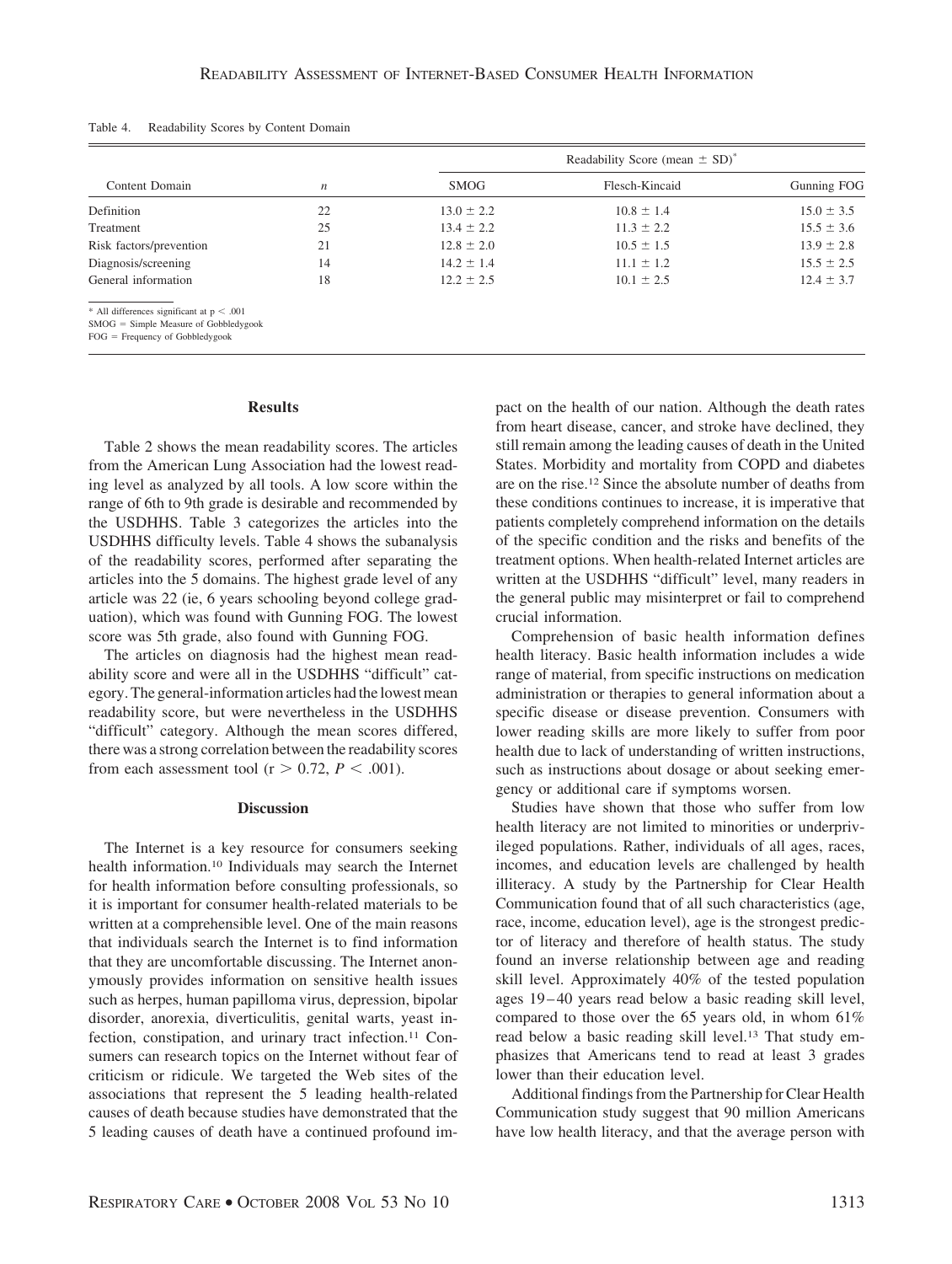low health literacy spends \$7,500 more per year in health expenses than does the average person with higher health literacy.13 The American Medical Association stated that in the United States we spend enormous financial resources on medical complications. Data suggest that financial resources amounting to 4 times the allowable amount were allocated for care for avoidable or preventable medical complications,14 which equates to \$50 –73 billion per year in unnecessary doctor visits and hospital in-patient days.13 From these statistics alone it is apparent how relevant health literacy is in today's society. Spending unnecessary money on health-care can put an immense burden on a family's savings and also add to the national debt if the patient or family is incapable of paying the medical expenses.

Compounding this problem is the fact that many patients may be confused about discharge instructions on routine care or medication administration but embarrassed or intimidated to ask for the needed clarification, which compromises the ability to adhere to therapy. This problem may be exacerbated by a physician's misperception of a patient's health literacy. Physicians tend to overestimate their patients' health literacy. In one survey of 115 physicians, only 17.4% of patients were perceived to have low literacy,15 but the National Assessment of Adult Literacy found that 47–51% of Americans have low literacy, and above age 80, 89% are health-illiterate.15 Overestimation of a patient's literacy may influence a physician's choice of words or medical terms and cause him or her to exceed the patient's ability to comprehend the advice or instructions. This may ultimately increase unnecessary medical expenses, because of preventable errors and misconceptions. If information provided to patients through verbal communication, pamphlets, and Internet resources were provided at a comprehensible level (below 7th grade), several benefits to the public could be realized, beginning with improved outcomes. Easily understood information could enhance the patient's ability to optimize his or her plan of care, and improve disease management. An enhancement in self-esteem and confidence in the ability to self-manage the disease process also may be realized when the patient understands the information provided.

The intent of the present study was to determine whether the readability of articles provided to the public through the Internet are written at a level at which the average American can comprehend. Comparison of the mean readability scores of the Web-based medical information with USDHHS standards by multiple t-tests yielded statistically significant results,  $p < .001$ . All of the consumer intended medical information we accessed on the Internet was written above the recommended 6th grade level.

More than three quarters of the articles had a reading level at or above the "difficult" rating. Many of the articles had readability equivalent to the college freshman or sophomore level. Though the articles ranged from easy to far beyond difficult, the mean score of the 100 articles was 8 grade levels above the USDHHS readability recommendation. It was encouraging to find that the American Lung Association's articles had the lowest overall mean score. However, across all domains the readability scores of the pulmonary material were well above the USDHHS recommended level.

# **Limitations**

An inherent weakness in our study design is that the sample of articles was a convenience sample, though we attempted to emulate simple random sampling. Although from the list, every article was given an equal chance of being selected, selection bias was still possible. To eliminate the probability of selection bias and for the sake of reproducibility, we could have selected articles with a random-number generator or table. We did not access bilingual Web sites nor address the impact of such sites on consumers for whom English is a second language. This may be a topic worth further investigation.

Limitations were also inherent in the readability-assessment tools. The Flesch-Kincaid formula has an upper score limit of grade 12.0, so we would expect the mean score to be lower than that from the SMOG and Gunning FOG, which have higher upper limits. Forty-six of the 100 articles had a Flesch-Kincaid score of 12.0, which could have yielded falsely low readability scores and/or mean score. However, the strong correlation between these 3 readability-assessment tools suggested that the probability of that phenomenon is low.

In our subanalysis of the 5 domains, the diagnosis/ screening articles had the highest mean readability score, and general-information articles had scored. This may be inherent to the limited use of complex medical terms in literature that does not provide specific information about a disease process. It would be more common to use complex medical terms in material related to a specific diagnosis. Thus, it is important to consider that the generalinformation articles still exceeded the USDHHS readability recommendation.

Though there are health-literacy-assessment tools (eg, Rapid Estimate of Adult Literacy in Medicine, and the Test of Functional Health Literacy in Adults), these tools are not preferential or beneficial in determining readability scores for large populations. They are not designed to assess a volume of written material such as Internet articles. They are designed to be administered on an individual basis. A one-on-one evaluation by a health-care professional is required to determine the patient's medical reading capability. In addition, these tests assess only whether the patient can read medical words, not whether they understand the words, which is the most important part of health literacy.